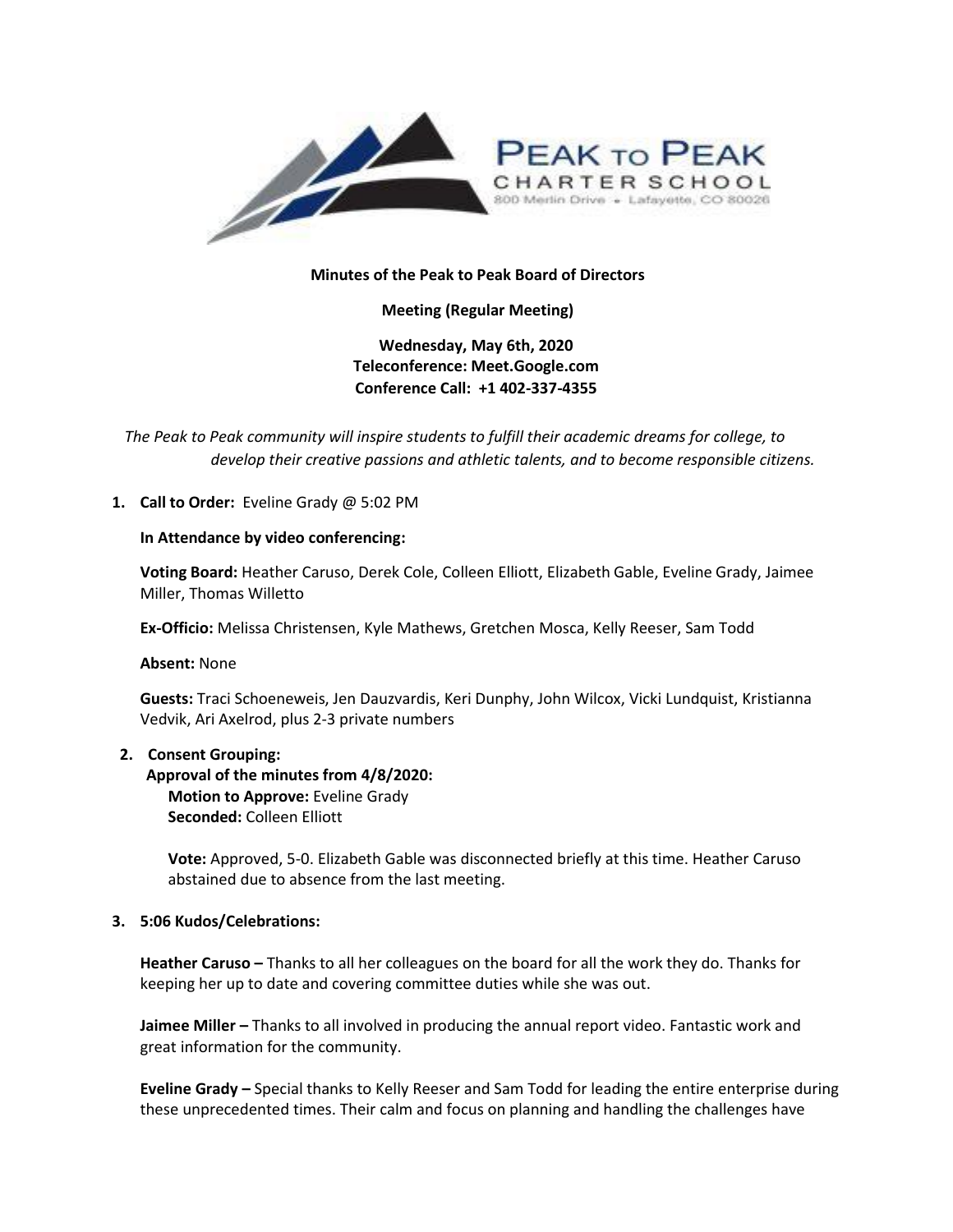been inspiring.

Thanks to Kristianna Vedvik for her wonderful, thorough report. And, for all the usual, and added work, that has come with working through all the HR issues related to COVID19 policies from the federal and state governments.

Thanks to Jen Dauzvardis and Rachel Hirt on the comms and celebrations around the senior class

**Kelly Reeser –** Kudos to Pragati Sharma for her time over the years on the Accountability Committee and for stepping up this year as chair. She is resigning her post as chair of the committee at the end of this year. Thank you, Pragati!

Thanks to Traci and front office for organizing and executing the plan for all the pick-up of items from the school by staff, students, and families. There is much to organize and Traci and her staff handle it all with professionalism and great attitudes.

**Colleen –** Reiterated thanks to Sam & Kelly with all their work, leading and staying ahead of the issues surrounding the operations of the school during COVID19.

**Sam Todd –** Thanks to Rachel and her great team of volunteers for all their work. They adapted to the closures and made the best of it. They pivoted with the school gala, negotiating with the Omni while moving the gala to an online version – continuing to raise critical dollars for the school.

**Kyle Mathews –** Big thanks to Vicki Lundquist, our wonderful registrar, for all her work. The master schedule just about to be completed and locked in. Individual accommodations will be made next as those present themselves.

**Gretchen Mosca –** Very proud of the book reading challenge participants and winners. Kudos to everyone – staff, students, and families – for working so hard at mastering distance learning. So much dedication shown by all, making the best of the situation.

**Melissa Christensen –** Thanks to all the behind the scenes staff and volunteers that do so much without ever receiving recognition. So much of the school's functioning is because so many are committed to our school and it shows in the work they do.

#### **4. 5:14 Public Comments: None.**

## **5. 5:15 EDE Report** – Kelly Reeser reviewed her report and answered any questions. Highlights include:

Distance learning meeting went well. Thanks to all the teachers for working, learning, being flexible and looking after all the students. Throughout the school closures, as we are making decisions about specific aspects of our Distance Learning model, members of the ELT have been in close communication with the district leadership team, including the Assistant Superintendents and area Directors, the Communication Director, and members of the Learning Services and IT teams. These interactions have been positive and productive.

Looking ahead to Fall 2020 regarding what on-campus/online learning may look like. Leadership is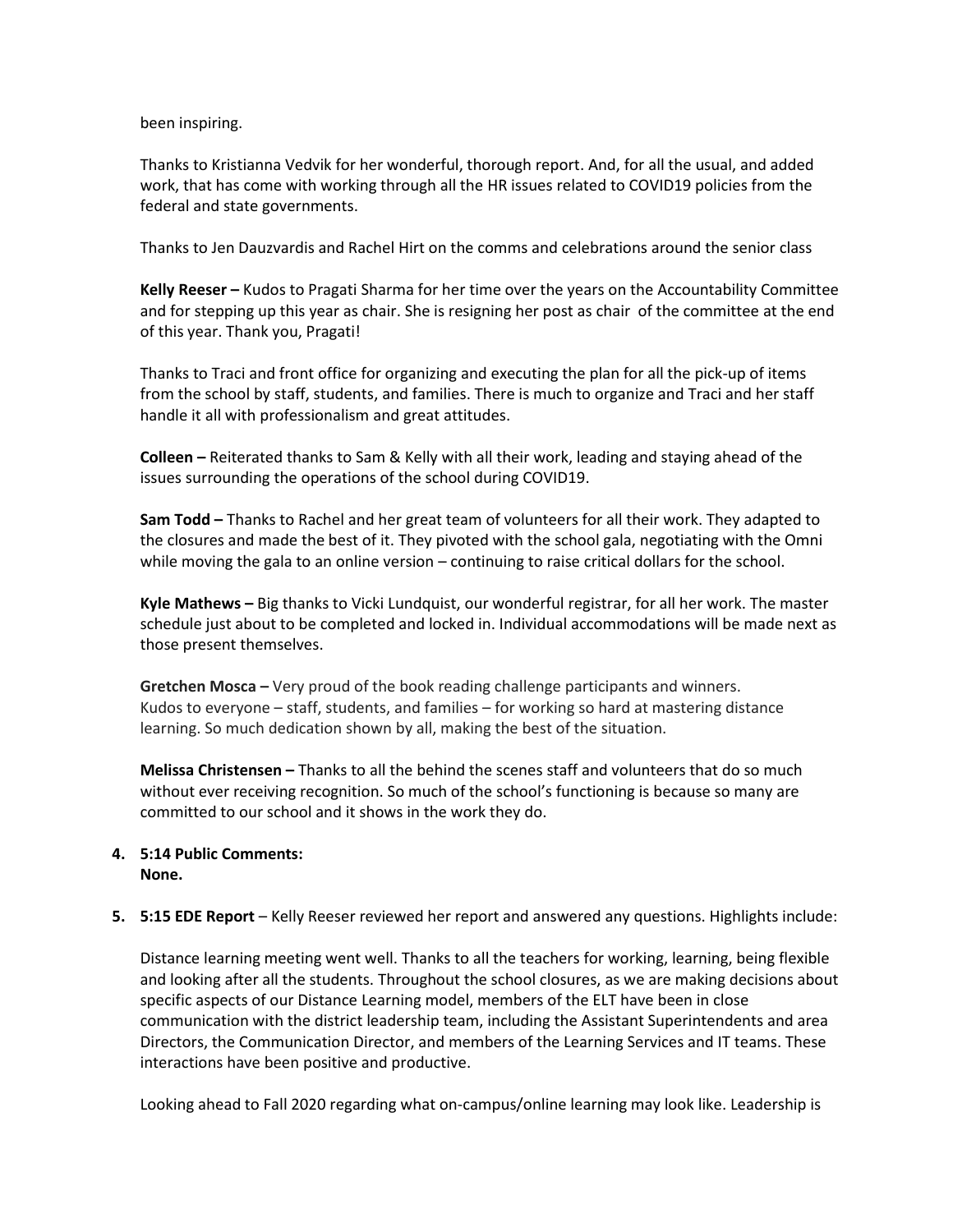looking at all the variables and will be collecting data via a family survey to help formulate plans for the fall. All level principals have plans to collect data from students and families and will report those to the ELT.

## **6. 5:25 Principals' Updated on Distance Learning: ES – Melissa Christiansen**:

Continues to work through planning for the end of the year and the fall.

She has a curriculum proposal under a separate agenda item

Kindergarten Readiness was not able to be held in person, so the team composed an online version with information and links that were sent to all incoming Kindergarten families.

### **MS – Gretchen Mosca:**

8<sup>th</sup> Grade Continuation is planned for May 18<sup>th</sup>. It will be a "Drive-By" celebration that will have a schedule for the 2-hour event.

Distance learning is going well. The entire team can track all the students, engagement, attendance, and the work being done by the students. Thank you all for your dedication and ongoing efforts to make the best of the situation.

Teachers cannot wait to get back in the classroom and see all of their students in the fall. They miss it all!

### **HS – Kyle Mathews:**

AdCap challenge are doing their pitches virtually. A great learning challenge by all students to meet, plan and present virtually. Thanks to the industry mentors! Congratulations to all HS staff for the work.

Seniors are wrapping up with classwork this Friday and final exams will follow.

Concurrent enrollment is increasing and begs the question – Will the future of P2P curriculum continue to be in the College Board AP direction, or will we move towards creating college-level classes that can move students along in their college careers while at P2P.

Big thanks to Kelly for helping get improved IT equipment and services to HS counselors and math teachers. Great help in their efforts in staying connected with all the students and families

**7. 5:52 Curriculum Proposals – One from the elementary school and two from the high school.**  Melissa Christensen review the Elementary School Cluster Grouping proposal and answered any questions. The board will vote on this at the next meeting

Due to time constraints and the nature of the HS proposals (renewals and increasing scope of existing text), Kyle Mathews requests a vote tonight.

**Motion to Approve High School Curriculum Proposals - new textbook proposal for 9th grade biology instruction and the renewal of the Algebra I textbook subscription: Derek Cole Seconded by: Jaimee Miller**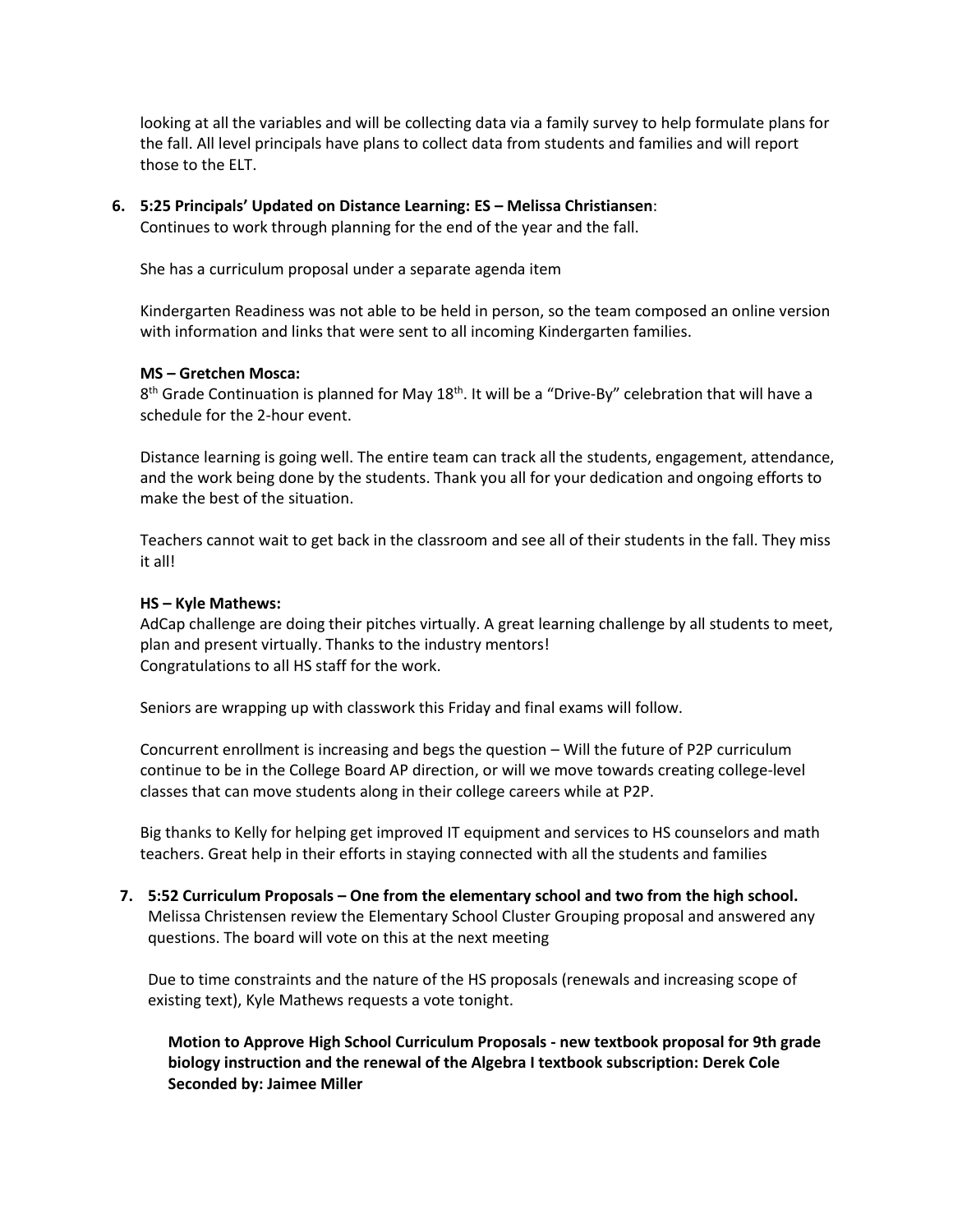Kyle reviewed the proposal. The current text is approaching 20 years old in a field that has changed at least as much as any other in science. Additionally, the new Next Generation Science Standards (NGSS), adopted in 2013, have shifted the focus of science education in meaningful ways. This proposal addresses both by moving to an NGSS aligned workbook that students will use in class, recording their work in a science notebook, and a free online textbook to replace the old textbook as an updated reference tool.

## **Vote: Approved 7-0**

## **6:04 BREAK**

**8. 6:15 EDO Report** – Sam Todd reviewed his report and answered any questions. Highlights include: Architects planning on

John Wilcox is working with all vendors scheduled for summer work and has moved schedules up to complete work by the end of June.

At the April board meeting, we discussed the possibility of pursuing a PPP forgivable loan to cover payroll costs for food services, BAASC and athletics coaches. While we were given the green light from our banker, auditor, the League and CDE; our attorney advised caution since we are still receiving full PPR and MLO funding. As he continued to research PPP, a few other issues arose. First, the PPP is a loan program which requires that a two-year note be signed (even though forgivable) with the bank, which would put us in violation of our bond covenants and the TABOR law, which forbids multi-year debt arrangements. Second, the optics of a publicly funded charter school receiving these funds could backfire and cause negative press for the school. As a result of these two issues, we ultimately decided not to pursue PPP funding for P2P.

Discussed the possible need to have a second BOD meeting in May to consider more information regarding state school funding and impact that will have on our budget.

Amy Skinner has been working on processing school fees. She also had a couple minor revisions and requests a vote to approve the revised schedule.

# **Motion to Approve Revised School Fees Schedule: Jaimee Miller Seconded: Derek Cole**

Sam reviewed the minor changes to the schedule and answered any questions

**Vote:** Motion passed, 7-0

Sam noted that with the stock market decline/crash that our scholarship fund took a hit in its investments. As a result, future scholarships will be impacted either in amounts or in number of scholarships or both.

**9. 6:28 FBC Report & Recommendations & Q3 Financial Report and End of Year Projections:** Sam Todd reported on the FBC meeting and answered any questions.